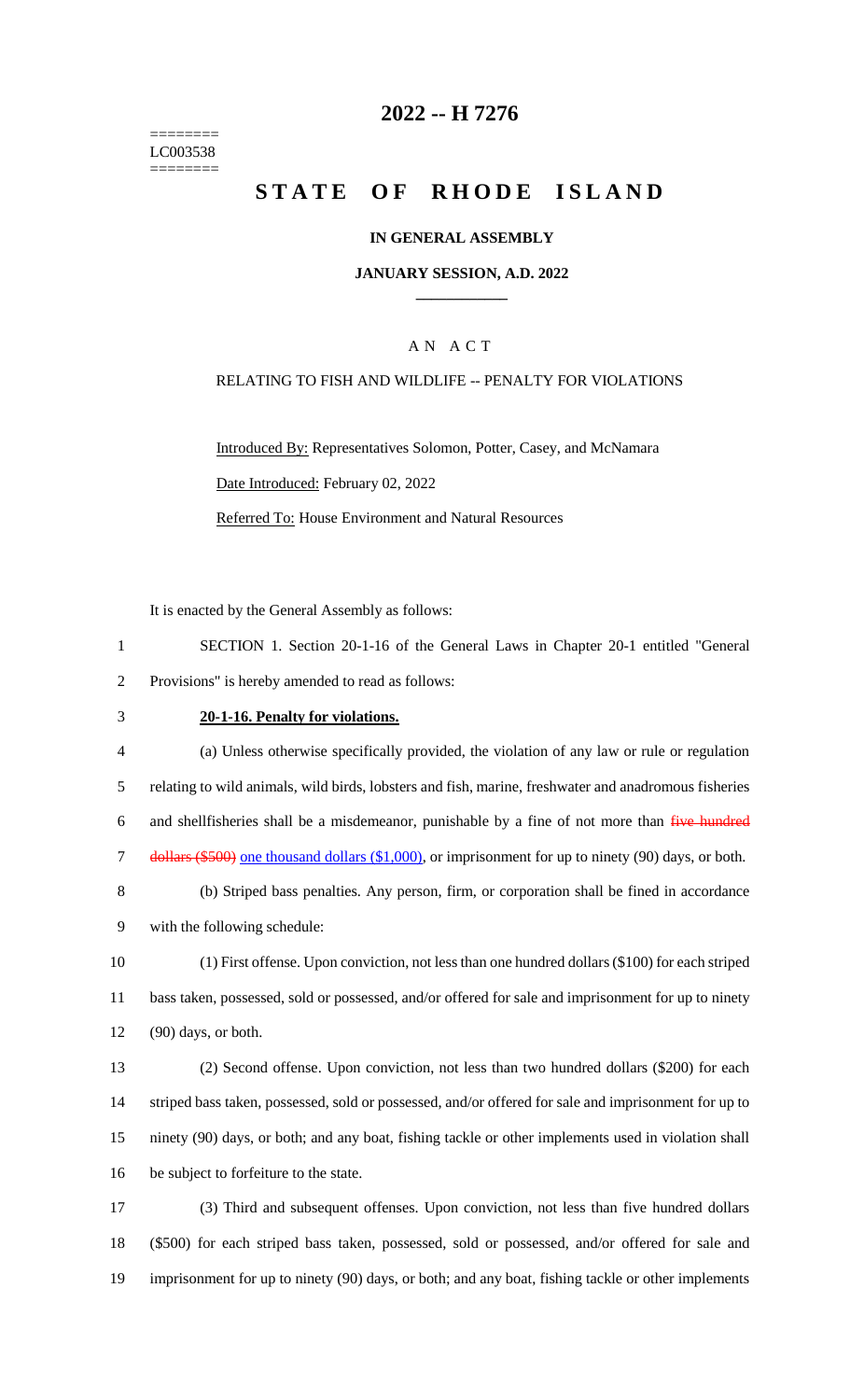- 1 used in this violation shall be subject to forfeiture to the state. Any person convicted of multiple
- 2 violations on a single occurrence of the provisions of this chapter by the department of
- 3 environmental management shall have their name and photo posted on social media or Internet
- 4 based platforms.
- 5 SECTION 2. This act shall take effect upon passage.

======== LC003538 ========